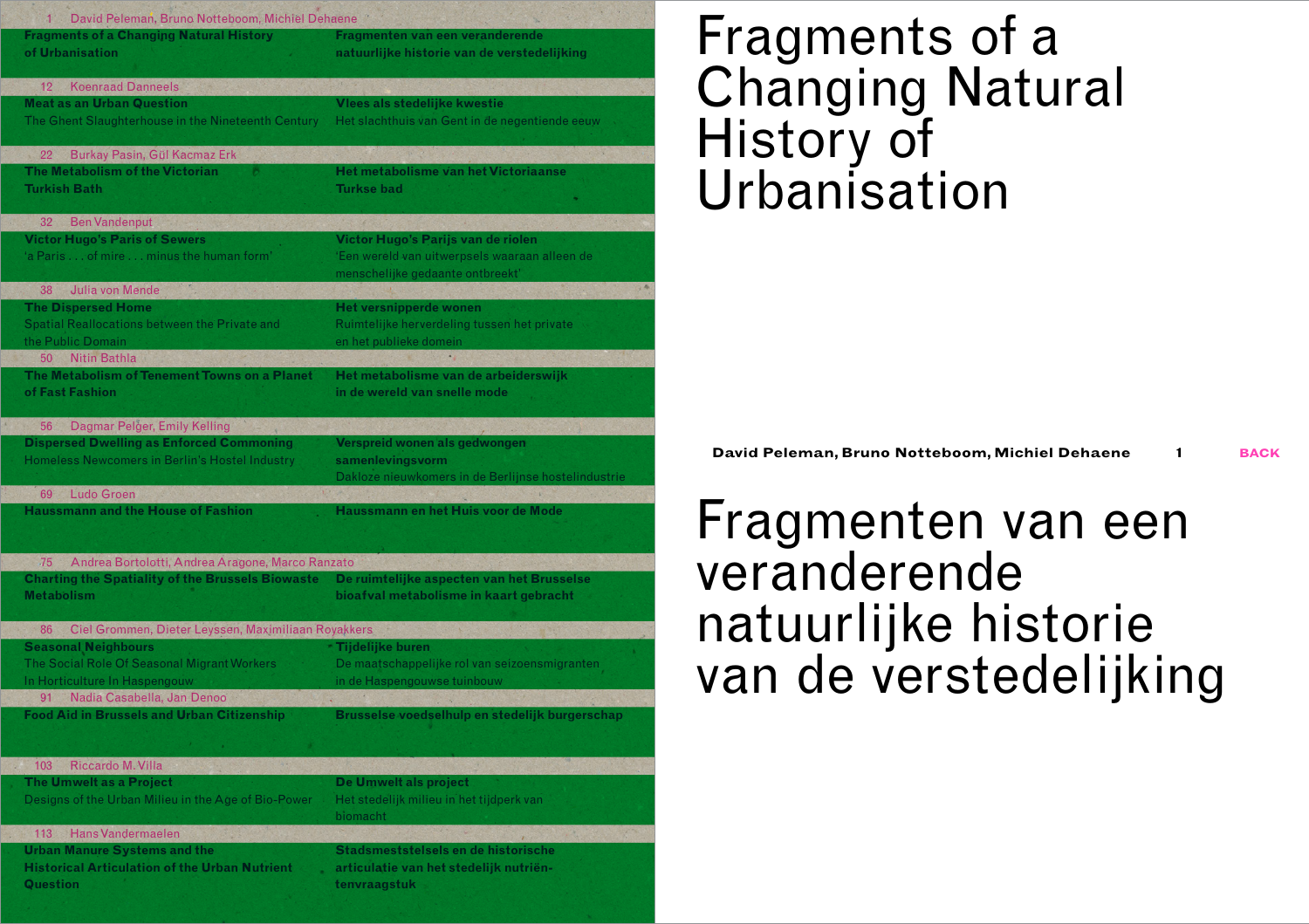*Setting up a common domestic economy presupposes the development of machinery, the use of natural forces & many other productive forces, e.g. waterworks, gas lighting, steam-heating etc. and the transformation (*Aufhebung*) of city and countryside.*

Karl Marx and Friedrich Engels, 1846<sup>1</sup>

Setting aside contemporary trends in urban planning and design, there are various historically valid reasons for persistently paying attention to the metabolism of the city. Although 'metabolism' literally refers to the conversion of matter from one form to another and the term is mainly used to describe natural systems such as the biochemical processes in the cells of organisms, it creates a perspective that also applies to the organisation of cities and urban life. Developed in the nineteenth century, the metabolism metaphor has not borne much fruit yet, as the above quote by Karl Marx and Friedrich Engels shows.2 When Marx and Engels wrote these lines they expressed their belief in the unprecedented possibilities that technology would bring to the transformation of society into a prosperous economy that was partly based on collective

**The Urban Household of Metabolism/ Het stedelijk huishouden van het metabolisme**

*De instelling van een gemeenschappelijke huishouding vooronderstelt de ontwikkeling van de machinerie, van het gebruik van de natuurkrachten en vele andere productiekrachten zoals de waterleidingen, het gaslicht, de stoomverwarming, enz. en de opheffing van de tegenstelling tussen stad en platteland.*

Karl Marx en Friedrich Engels, 1846<sup>1</sup>

Er zijn, wars van hedendaagse tendensen in stedenbouw en ontwerp, enkele historisch gegronde redenen te vinden om blijvend aandacht te hebben voor het stedelijk metabolisme. Metabolisme betekent letterlijk 'stofwisseling', en hoewel dit meestal gebruikt wordt voor natuurlijke systemen als de biochemische processen in de cellen van organismen, is dit ook een perspectief dat van toepassing is op de organisatie van steden en het stadsleven. De lens van het metabolisme werd ontwikkeld in de negentiende eeuw maar heeft, getuige bovenstaand citaat van Karl Marx en Friedrich Engels, nog maar relatief weinig vruchten afgeworpen.2 Toen Marx en Engels dit neerschreven, uitten ze daarmee hun geloof in de ongeziene mogelijkheden die technologie met zich meebracht om de

arrangements and would transcend the classic dichotomy between city and countryside. Since then, technology has amply helped us accelerate 'progress', but whether it has made a contribution to the development of a common domestic economy or to the elimination of conflicting ideas about the city and the countryside is a matter in dispute.

Meanwhile, we have become very familiar with the technology of waterworks, energy networks and central heating that was later supplemented by infrastructure for mobility, food supply network logistics, heat pumps, waste processing, recycling and so on. At the same time, we have become so dependent on it that it is now being linked to very specific cultural and social values. These values are no longer always visible, which is why their exceptional nature and potential – and sometimes their problems – tend to elude us. We take the presence of technology in our daily lives for granted and as a result, we have no critical attitude towards it. The technological aspects of the metabolic system of cycles and material flows also play a major part in the current climate debate. Material flows and metabolic processes urgently need to be optimised

and made sustainable for ecological, economic and social reasons. And yet, the way in which we have used these flows in the past and the way we, given changing historical circumstances, should collectively reappropriate them in the future is (still) hardly being discussed in the political and popular discourse on society, nor is this the subject of a broader cultural-historical public debate.

Maria Kaika named the system of networks that have to warrant the proper functioning of the urban metabolism the 'geographies of the familiar'.3 She pointed out that the domestication of nature that comes with the growing autonomy of residence prevents the development of a common domestic economy in which certain facilities can be shared. This issue of *OASE* not only outlines how those metabolic expectations have been created and what form they have today, but also how design can be instrumental in the development of new relationships that create quite different expectations and serve quite different interests than those that, by force of habit, we have come to consider 'normal' today.

A second interesting element in Marx and Engels's quote is the reference to the use of natural forces as a basis for a common domestic economy. If we give 'forces of nature' the broadest interpretation possible, that is, that of 'nature', then the quote is also very pertinent in the light of the current developments towards climate adaptation. These include an unfolding debate in which questions are raised about the part that urban environments can (still) play in reframing the relationship between people and nature and about what exactly this natural environment – provided with natural forces – can mean to humankind. Forced by a posited – but disputable – global urbanisation, a momentum developed in recent decades at which nature (including the most varied forms of nutrition,

1 Karl Marx and Friedrich Engels, *Collected Works Volume 5* (New York: International Publishers, 1976 [1846]), 76.  $\overline{2}$ Marina Fischer-Kowalski, 'Society's Metabolism: The Intellectual History of Materials Flow Analysis, Part I, 1860- 1970', *Journal of Industrial Ecology*, vol 2 (1998) no. 1, 61-78.

3 Maria Kaika, 'Interrogating the Geographies of the Familiar: Domesticating Nature and Constructing the Autonomy of the Modern Home', *International Journal of Urban and Regional Research*, vol. 28 (2004) no. 2, 265-286.

The Urban Household of Metabolism/<br> **Pragments of a Changing Natural History of Urbanisation/ of Urbanisation/ a** Fragmenten van een veranderende natuurlijke historie van de verstedelijking and the street of the street of **David Peleman, Bruno Notteboom, Michiel Dehaene** 

> we er geen kritische afstand van kunnen nemen. In het metabolisch systeem van stofwisselingen en stofstromen speelt technologie bovendien een voorname rol in het licht van het huidige klimaatdebat. Stofstromen en stofwisselingen moeten dringend geoptimaliseerd, en op basis van ecologische, economische en sociale argumenten in een duurzame plooi gelegd worden. En toch is de manier waarop we die stromen sinds lang gebruiken, en hoe we die ons opnieuw collectief zouden moeten toe-eigenen – in de toekomst en onder wijzigende historische omstandigheden – (nog steeds) nauwelijks onderwerp van gesprek in het politieke en populaire discours over de samenleving, noch is het onderwerp van een bredere cultuurhistorische reflectie.

> Maria Kaika benoemde het geheel van netwerken, dat garant moet staan voor een goede werking van het stedelijk metabolisme, als een 'geografie van het vertrouwde'.3 Ze wees erop hoe de domesticatie van de natuur die gepaard gaat met de groeiende autonomie van het wonen, een gemeenschappelijk huishouden waar bepaalde voorzieningen gedeeld kunnen worden, in de weg staat. Dit nummer van *OASE* schetst hoe die metabolische verwachtingen geschapen

werden, onder welke vorm ze vandaag bestaan, maar ook hoe er door middel van een ontwerp nieuwe verbanden gecreëerd kunnen worden, die andere verwachtingen scheppen en andere belangen dienen dan die we vandaag de dag door de macht der gewoonte normaal zijn gaan vinden.

Een tweede belangwekkend element in het citaat van Marx en Engels, is hun verwijzing naar het gebruik van natuurkrachten als basis voor een gemeenschappelijke huishouding. Als we die natuurkrachten in de meest ruime interpretatie lezen als 'natuur', dan is het citaat ook bijzonder relevant in het licht van de huidige ontwikkelingen richting klimaatadaptatie. Daarbinnen ontvouwt zich een debat dat vragen op tafel legt

1 Karl Marx en Friedrich Engels, *De Duitse Ideologie: I. Feuerbach*  (Nijmegen: Vantilt, 2018 [1846]), 81-82.  $\overline{2}$ 

Marina Fischer-Kowalski, 'Society's Metabolism: The Intellectual History of Materials Flow Analysis, Part I, 1860- 1970', *Journal of Industrial Ecology*, jrg. 2 (1998) nr. 1, 61-78.

3 Maria Kaika, 'Interrogating the Geographies of the Familiar: Domesticating Nature and Constructing the Autonomy of the Modern Home', *International Journal of Urban and Regional Research,* jrg. 28 (2004) nr. 2, 265-286.

maatschappij te hervormen tot een welvarende en deels op collectieve arrangementen geschoeide, gemeenschappelijke huishouding die de klassieke tweedeling tussen stad en platteland kon overstijgen. Sindsdien is de technologie ons in ruime mate van dienst geweest om de 'vooruitgang' te bespoedigen, maar over de bijdrage die deze technologie leverde aan het ontwikkelen van een gemeenschappelijke huishouding of aan het opheffen van de tegenstrijdige denkbeelden over stad en platteland, valt te redetwisten.

Ondertussen zijn we heel erg vertrouwd geraakt met die technologie van waterleidingen, energienetwerken en centrale verwarming die later aangevuld werd met infrastructuur voor mobiliteit, logistieke netwerken van voedselvoorziening, warmtepompen, afvalverwerking, recyclage, enzovoort. Tegelijkertijd zijn we er zo sterk van afhankelijk, dat er heel specifieke culturele en sociale waarden aan verbonden werden. Deze waarden zijn niet altijd meer zichtbaar, waardoor het uitzonderlijk karakter en het potentieel – en soms het probleem – ervan ons ontglipt. De technologie is op bijzonder vanzelfsprekende wijze aanwezig in ons dagelijks leven, waardoor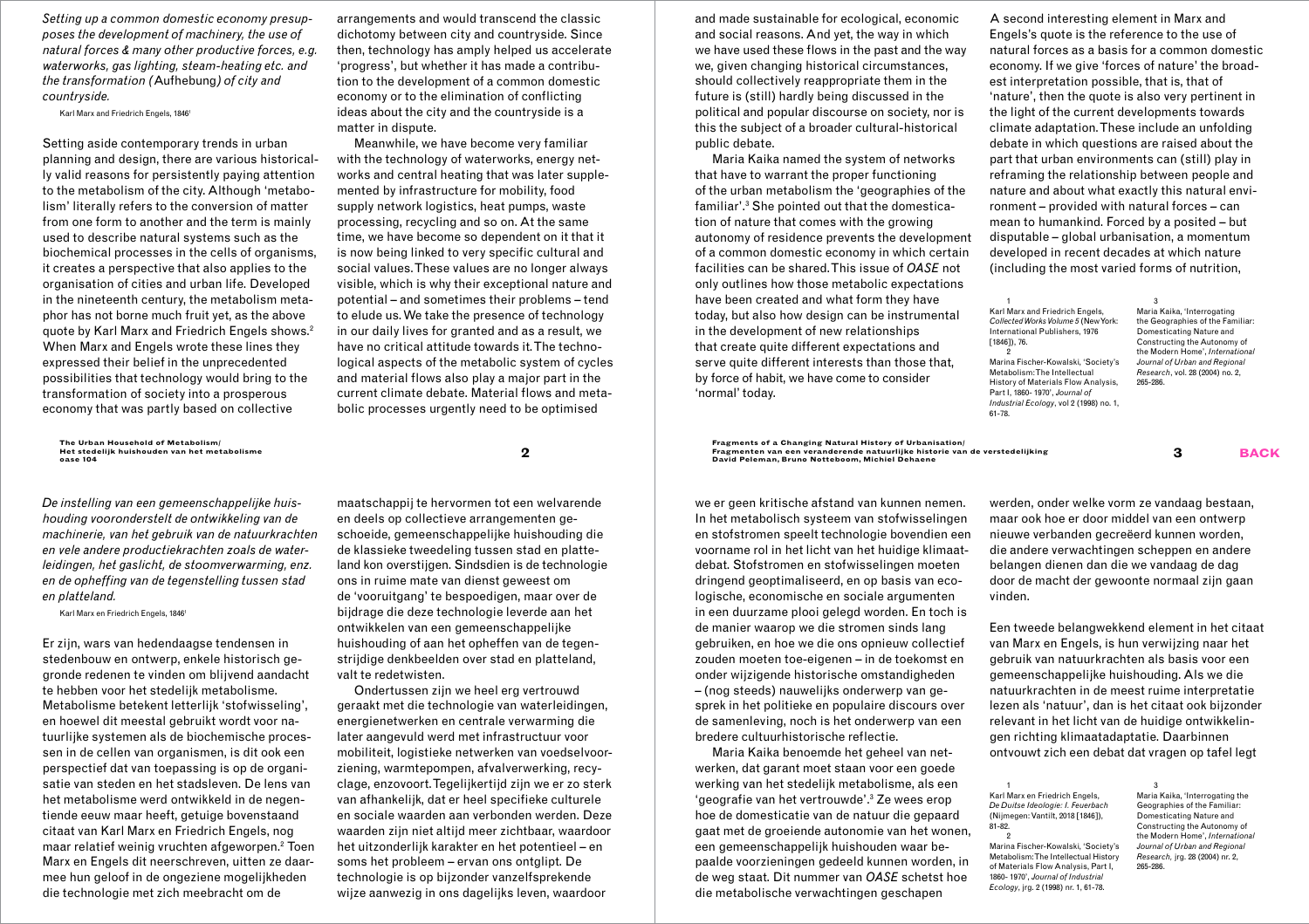biodiversity, animal welfare and vegetarianism, clean air, renewable energy, compost and the recycling of waste) is once more high on the social agenda. However, we can no longer assume that nature is a force that will selflessly and without human help propel history, as Marx and Engels liked to believe. Nor can we trust that keeping the planet's ecosystems in order – the core idea of metabolism – will propel history in obvious and effective ways.

Yet this kind of thinking, in which history is propelled by improved material conditions – which is defended by Marx and Engels – is never far away and in this sense, the current discourse about metabolism is prone to messianism as well. It wants to correct what went wrong in the past: redirect disorganised material flows and recycle material flows that now end in landfills or incinerators. Metabolism has turned the elimination of deficits and defects in the cycles of material flows into a virtue, and to some extent this has had a sophomoric effect on society, the proper functioning of which – partly – rests on these material flows. It – apparently – relieves said society of the obligation to think beyond that metabolic machinery as well. The metabolic

**The Urban Household of Metabolism/ Het stedelijk huishouden van het metabolisme**

over de rol die stedelijke omgevingen (nog) kunnen spelen in het opnieuw definiëren van de relatie tussen mens en natuur en over wat een natuurlijke (van natuurkrachten voorziene) omgeving voor de mens exact kan betekenen. Onder druk van een veronderstelde, maar een te betwisten mondiale verstedelijking werd de afgelopen decennia een momentum gecreëerd waarmee de natuur (onder de meest diverse vormen van voeding, biodiversiteit, dierenwelzijn en vegetarisme, propere lucht, hernieuwbare energie, compost en de recyclage van afval) opnieuw wat hoger op de maatschappelijke agenda kwam te staan. We kunnen er echter niet langer vanuit gaan dat deze natuur, zoals Marx en Engels graag geloven, een kracht is die belangeloos en zonder menselijke hulp de geschiedenis voortstuwt. Noch kunnen we berusten in het feit dat het op orde houden van de ecosystemen van deze planeet – wat de kerngedachte is van het metabolisme – op vanzelfsprekende en voldoende wijze de geschiedenis kan vormgeven.

Nochtans is dat soort denken, waarbij de geschiedenis voortgestuwd wordt door verbeterde materiële condities, zoals Marx en Engels verdedigen, nooit ver weg en het huidige discours

diagram is an instrument, one which the biologist, ecologist or urbanist all too readily use to overlay reality, party overshadowing that reality by a particularly clear, but also pronouncedly analytical discourse focused on the better organisation of society. It warrants the description of German writer W.G. Sebald as 'the social organisation of the misery' that keeps happening to us and that is 'programmed by the ever-intensifying mistakes of the past we keep dragging along'. This social reorganisation of misery (which can be understood as a metabolism) 'has at its core the idea that a good understanding of the disasters that we continually cause is a prerequisite for the social organisation of happiness'.4

The proper management of the forces of nature does not constitute a safe conduct to happiness and, likewise, the metabolically 'proper' or efficient organisation of the city does not necessarily offer the prospect of a humane project.5 Just like the garden city promised a very measured and artificial merging of city and nature at the beginning of the twentieth century, metabolism in its most banal guise encourages a belief in a redemptive 'naturalisation' of the

urban environment. As a highly realistic humanistic project, however, urban design above all benefits from a metabolic discourse that articulates the continuous negotiation between urbanisation and nature. Or, as Erik Swyngedouw puts it, it is not the naturalisation of the city that is at issue, but rather the idea of urbanised nature.<sup>6</sup>

A third remarkable aspect of the Marx and Engels quote is the fact that they point out how a common domestic economy presupposes the elimination of the distinction between the countryside and the city. Since the middle of the nineteenth century, various metabolic thinking exercises have made it clear that life in the city is impossible without the flows of food, energy and waste products to and from the countryside – and vice versa. However, the elimination of the distinction between city and countryside (which was not caused, but rather made visible by this metabolic thinking), which has taken place to a certain extent in the meantime, is not something to applaud unquestioningly. Levelling out their differences not only erased the articulation of the complementary qualities of the city and the countryside, but also the possibilities generated

by those differences. The different spatial, ecological, economic and sociological conditions found in the city and in the countryside generated an interdependence that was enriching and forced people to deal with differences. The urban or common domestic economy that is central to this issue of *OASE* is not an economy that means to dominate the surrounding countryside on the basis of an urban logic and eliminate all differences. The urban economy is about the collectively negotiated management of socially relevant issues that manifest in the city and in the countryside and become more significant through an overarching metabolic perspective.

Because metabolism is about the flows and exchanges of materials, it implies the interaction and promise of a kind of commonality, or at least

4 Winfried Georg Sebald, *De natuurlijke historie van de verwoesting* (Amsterdam: De Bezige Bij, 2008), 72. 5 Erich Fromm, *The Revolution of Hope: Toward a Humanized Technology* (New York: Harper and Row, 1968).

6 Erik Swyngedouw, 'Metabolic Urbanization: The Making of Cyborg Cities', in: Nik Heynen, Maria Kaika and Erik Swyngedouw (eds.), *In the Nature of Cities: Urban Political Ecology and the Politics of Urban Metabolism* (London: Routledge, 2006), 20-39.

**<sup>4</sup> Fragments of a Changing Natural History of Urbanisation/ Fragmenten van een veranderende natuurlijke historie van de verstedelijking oase 104 5 backDavid Peleman, Bruno Notteboom, Michiel Dehaene** 

> meegesleepte en zich steeds verhevigende fouten van de geschiedenis'. Die maatschappelijke reorganisatie van de ellende (die kan begrepen worden als metabolisme) 'heeft als kern de gedachte dat een goed begrip van de rampen die wij steeds weer aanrichten een eerste vereiste is voor de maatschappelijke organisatie van het geluk'.4

> Een goed beheer van de natuurkrachten is geen vrijgeleide naar geluk, net zoals een metabolisch 'goede' of efficiënte organisatie van de stad ook niet per definitie uitzicht biedt op een humaan project.<sup>5</sup> Zoals de tuinstad begin twintigste eeuw een zeer afgemeten en artificiële samensmelting van stad en natuur beloofde, zo wakkert het metabolisme in zijn meest banale vorm het geloof aan in een verlossende 'naturalisatie' van de stedelijke omgeving. Stedenbouw als een humanistisch project met een hoog werkelijkheidsgehalte is echter vooral gebaat bij een metabolisch discours dat de continue bemiddeling tussen verstedelijking en natuur articuleert. Of zoals Erik Swyngedouw het formuleert, is niet het vernatuurlijken van de stad de inzet van het metabolisme, maar wel het denken over een verstedelijkte natuur.6

Een derde opmerkelijke kwestie in het citaat van Marx en Engels is het feit dat zij er op wijzen hoe een gemeenschappelijke huishouding een opheffing veronderstelt van het onderscheid tussen platteland en stad. Sinds het midden van de negentiende eeuw hebben diverse metabolische denkoefeningen duidelijk gemaakt hoe het leven in de stad onmogelijk is zonder de stromen van voedsel, energie, afvalstoffen van en naar het platteland – en omgekeerd. De opheffing van het onderscheid tussen stad en platteland, die niet door het metabolisme veroorzaakt werd, maar er wel door in beeld werd gebracht, en zich ondertussen tot op zekere hoogte voltrok, kan echter niet zonder meer toegejuicht worden. Door het uitvlakken van het verschil, verdween niet alleen de articulatie van complementaire kwaliteiten van stad en land, maar ook de mogelijkheden die

4 Winfried Georg Sebald, *De natuurlijke historie van de verwoesting* (Amsterdam: De Bezige Bij, 2008), 72. 5 Erich Fromm, *The Revolution of Hope: Toward a Humanized Technology* (New York: Harper and

Row, 1968).

Erik Swyngedouw, 'Metabolic urbanization: The making of cyborg cities', in: Nik Heynen, Maria Kaika en Erik Swyngedouw (red.), *In the Nature of Cities: Urban Political Ecology and the Politics of Urban Metabolism* (Londen: Routledge, 2006), 20-39.

6

van het metabolisme kan in die zin ook niet verdacht worden van een gebrek aan messianisme. Het wil corrigeren wat fout liep in het verleden: ontregelde stofstromen opnieuw in goede banen leiden en stofstromen die eindigden op vuilnisbelten of in verbrandingsovens opnieuw circulair maken. Metabolisme heeft het wegwerken van tekorten en defecten in de cyclus van stofstromen tot een deugd verheven en dat heeft in zekere mate een zelf verdovend effect voor de gemeenschap waarvan de goede werking – deels – op die stofstromen berust. Het ontheft haar schijnbaar van de verplichting om ook voorbij die metabolische machinerie te denken. Het metabolische diagram is een instrument dat door de bioloog, de ecoloog of de stedenbouwkundige al te vanzelfsprekend voor de werkelijkheid geschoven wordt, waardoor de werkelijkheid deels in de schaduw komt te liggen van een bijzonder helder, maar ook uitgesproken analytisch discours dat de maatschappij beter wil organiseren. Het metabolisme zou zo omschreven kunnen worden, in de woorden van de Duitse schrijver W.G. Sebald, als 'de maatschappelijke organisatie van de ellende' die ons telkens weer overkomt en 'geprogrammeerd wordt door de voortdurend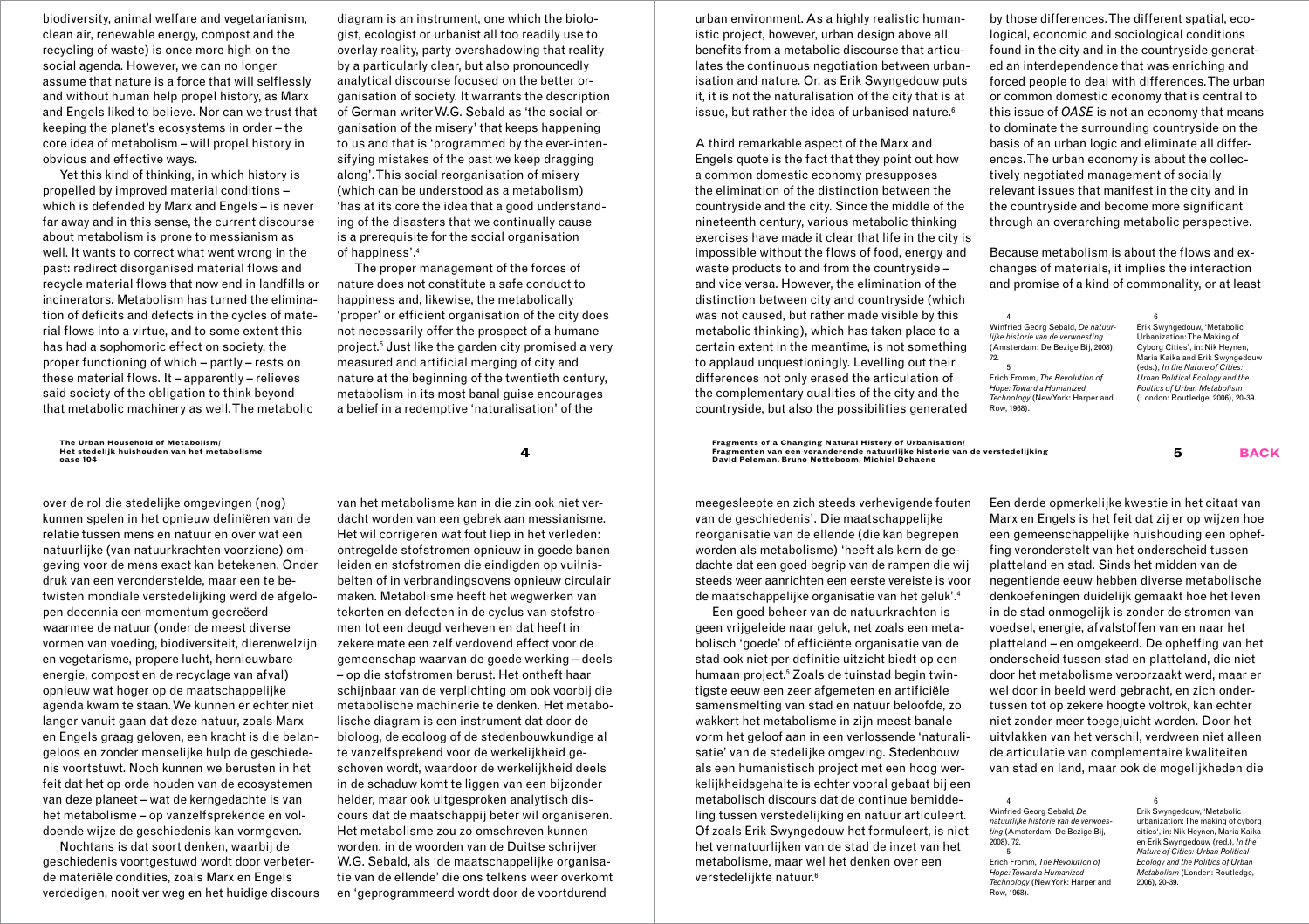of something shared by the connection of people, biotopes, ecosystems or molecules. This issue takes a critical look at the evidence of this commonality. We start from the premise that a common domestic or urban economy is not a characteristic of metabolism, but rather its use. Design, or thinking like designers, can be a driving force towards achieving that goal. As a system, metabolism thus carries with it the potential and the promise of the production of an urban perspective on the world 'through social relations and flows of resources and discourses'.7 Metabolism can be political and relevant only if it interweaves discourses with projects.

### Metabolism and Design

Metabolism, as an instrument to look at the world in a 'meaningful' way, works completely different from architecture. A stack of stones covered by a roof can easily be understood as a building, but a useful or meaningful discourse about that building as architecture and as part of a culture presupposes different instruments and frames of mind. As Nobel Prize winner in chemistry Ilya Prigogine and philosopher Isabelle Stengers once wrote:

#### **The Urban Household of Metabolism/ Het stedelijk huishouden van het metabolisme**

door hun verschil gegenereerd werden. De andersoortige ruimtelijke, ecologische, economische, sociologische condities die geldig waren in de stad en op het platteland, genereerden een onderlinge afhankelijkheid die verrijkend was en een noodgedwongen omgang met verschillen met zich meebracht. Het stedelijk of gemeenschappelijk huishouden dat in deze *OASE* centraal staat is geen huishouden dat vanuit een stedelijke logica het ommeland gaat overheersen en het verschil opheft. Het stedelijk huishouden handelt over een collectief, een door en door onderhandeld beheer van maatschappelijk relevante kwesties die in de stad én op het platteland tot uiting komen, en door middel van een overkoepelend metabolisch perspectief aan betekenis winnen.

Omdat metabolisme handelt over de stromen en de uitwisselingen van stoffen impliceert het interactie en de belofte van een soort gemeenschappelijkheid, of op zijn minst van iets wat gedeeld wordt door de verbinding van mensen, biotopen, ecosystemen of moleculen. Dit nummer plaatst zich kritisch tegenover de evidentie van die gemeenschappelijkheid. We gaan uit van

Yet out of the same bricks we may construct a factory, a palace, or a cathedral. It is on the level of the buildings as a whole that we apprehend it as a creature of time, as a product of a culture, a society, a style. But there is the additional and obvious problem that, since there is no one to build nature, we must give to its very 'bricks' – that is, to its microscopic activity – a description that accounts for this building process.<sup>8</sup>

In other words, it is very tempting to signify nature – and, by extension, our living environment – from a metabolic perspective. However, this entails the risk that the meaning created in this way is very narrow and escapes every possible urban perspective (because it is not complex, diverse, collective). Nor is it desirable to place the task in the hands of architectural design, because that would benefit neither the world nor architecture. Metabolism and the urgent reintroduction of the metabolic perspective in the conception and design of urban environments therefore entails the need as well as the difficulty, as Prigogine and Stengers rightly point out, of deciding how each individual

de premisse dat een gemeenschappelijk of stedelijk huishouden geen eigenschap is van het metabolisme, maar wel de inzet ervan. Ontwerp of ontwerpmatig denken kan een hefboom zijn om dat doel te bereiken. Het metabolisme, als systeem, draagt daarmee het potentieel en de belofte in zich van de productie van een stedelijk perspectief op de wereld 'door middel van sociale betrekkingen en stromen van middelen en discoursen'.7 Metabolisme kan alleen politiek en relevant zijn als het discoursen verweeft met projecten.

### Metabolisme en ontwerp

Metabolisme als instrument om de wereld 'zinvol' te bekijken werkt op een heel andere wijze dan architectuur. Een stapeling van stenen met een dak erop kan je makkelijk begrijpen als een gebouw, maar een zinvol of zingevend discours over dat gebouw als architectuur en als onderdeel van een cultuur veronderstelt andere instrumenten en denkkaders. Zoals de Nobelprijswinnaar chemie Ilya Prigogine en de filosofe Isabelle Stengers ooit schreven:

Toch kunnen we uit dezelfde stenen een fabriek, een paleis of een kathedraal bouwen. fragment (each brick or every natural building block) can be relevant to the city's common domestic economy: the drinking fountain, bathhouse,

abattoir, allotment gardens, a piece of the sewer system, a communal kitchen, a fitness space with coffee bar and so on.

This issue of *OASE* presents an international selection of metabolic fragments that sheds light on metabolism's diversified reality and steers clear of the synthesising and instrumental thinking that often prevails in discourses on metabolism. This is in line with a statement by British geographer Matthew Gandy in an interview in a 2014 *New Geographies* theme issue on metabolism. He argued that metabolism is perhaps not so much a unified field of study as it is a collective term for a multitude of approaches that by means of various scientific metaphors attempt to better understand the world.<sup>9</sup>This issue of *OASE* follows in the footsteps of that multitude of approaches.

From a historical point of view, metabolism is a powerful metaphor if it is understood in the original sense of 'conversion of matter from one form to another'. To do this a metabolism

**<sup>6</sup> Fragments of a Changing Natural History of Urbanisation/ Fragmenten van een veranderende natuurlijke historie van de verstedelijking oase 104 7 backDavid Peleman, Bruno Notteboom, Michiel Dehaene** 

> Het is op het niveau van de gebouwen als geheel dat we het opvatten als een creatie van de tijd, als een product van een cultuur, een samenleving, een stijl. Maar er is het bijkomende en voor de hand liggende probleem dat, aangezien er niemand is om de natuur te bouwen, we aan de 'stenen' – dat wil zeggen aan de microscopische activiteit ervan – een beschrijving moeten geven die dit bouwproces verklaart.8

Het is met andere woorden bijzonder verleidelijk om de natuur, en bij uitbreiding onze leefomgeving, vanuit een metabolisch perspectief 'zin' te geven. Dat houdt echter het risico in dat de betekenis die zo gecreëerd wordt heel eng is en aan elk mogelijk stedelijk perspectief ontsnapt (want niet complex, divers, collectief). Evenmin is het wenselijk om die taak in de schoenen te schuiven van het architectuurontwerp, omdat de wereld noch de architectuur daarmee gebaat is. Het metabolisme, en de urgente herintroductie van het metabolisch perspectief in het concipiëren en ontwerpen van stedelijke omgevingen, brengt dus de noodzaak en de moeilijkheid met zich mee, zoals Prigogine en Stengers terecht

depends on the circulation of materials between the various points that make a particular metabolism possible. In the history of metabolism, and in the recent revaluation of the concept in urban design and architecture, a great deal of attention has been paid to the mapping and controlling of the material flows that were severely disrupted by industrialisation from the nineteenth century onwards.10 So far, much less attention has been paid to the contextualisation of the places in which this metabolism took place. Yet it is precisely these places that have been the subject of substantial transformations since the beginning

7 Vanesa Castán Broto, Adriana Allen and Elizabeth Rapoport, 'Interdisciplinary Perspectives on Urban Ecology', *Journal of Industrial Ecology*, vol. 16 (2012), no. 6, 851-861. 8

Ilya Prigogine and Isabelle Stengers, *Order out of Chaos: Man's New Dialogue with Nature* (London: Verso Books, 2017 [1979]), 7.

9 Matthew Gandy in conversation with Daniel Ibanez and Nikos Katzikis, 'On Circulations and Metabolisms: Challenges and Prospects', in: Daniel Ibanez and Nikos Katzikis (eds.), *New Geographies no. 6: Grounding Metabolism* (Boston: Harvard Graduate School of Design, 2014), 70-77. 10 See: IABR 2014, with the theme 'Urban by Nature' and the accompanying Project Atelier Rotterdam, 'The Urban Metabolism'**.** Also see: Ibanez and Katzikis, ibid.

opmerken, om voor elk afzonderlijk fragment (voor elke baksteen of voor elke bouwsteen van de natuur) te beslissen hoe dat relevant kan zijn voor het gemeenschappelijk huishouden van de stad: de drinkfontein, het badhuis, het slachthuis, de volkstuinen, een stuk riolering, een collectieve keuken, een fitnessruimte met koffiebar, enzovoort.

Dit nummer van *OASE* toont een internationale selectie van dergelijke metabolische fragmenten die een gediversifieerde werkelijkheid van het metabolisme naar voren schuiven, in plaats van het synthetiserende en instrumentele denken dat vaak de overhand neemt in discoursen over het metabolisme. Dat ligt in lijn met wat de Britse geograaf Matthew Gandy beargumenteerde in een interview in een themanummer van *New Geographies* uit 2014 over metabolisme. Daarin stelde hij dat metabolisme misschien niet zozeer een ééngemaakt veld van onderzoek

7 Vanesa Castán Broto, Adriana Allen en Elizabeth Rapoport, 'Interdisciplinary perspectives on urban ecology', *Journal of Industrial Ecology,* jrg. 16 (2012), nr. 6, 851-861.

8 Ilya Prigogine en Isabelle Stengers, *Order out of Chaos: Man's New Dialogue with Nature* (Londen: Verso Books, 2017 [1979]), 7.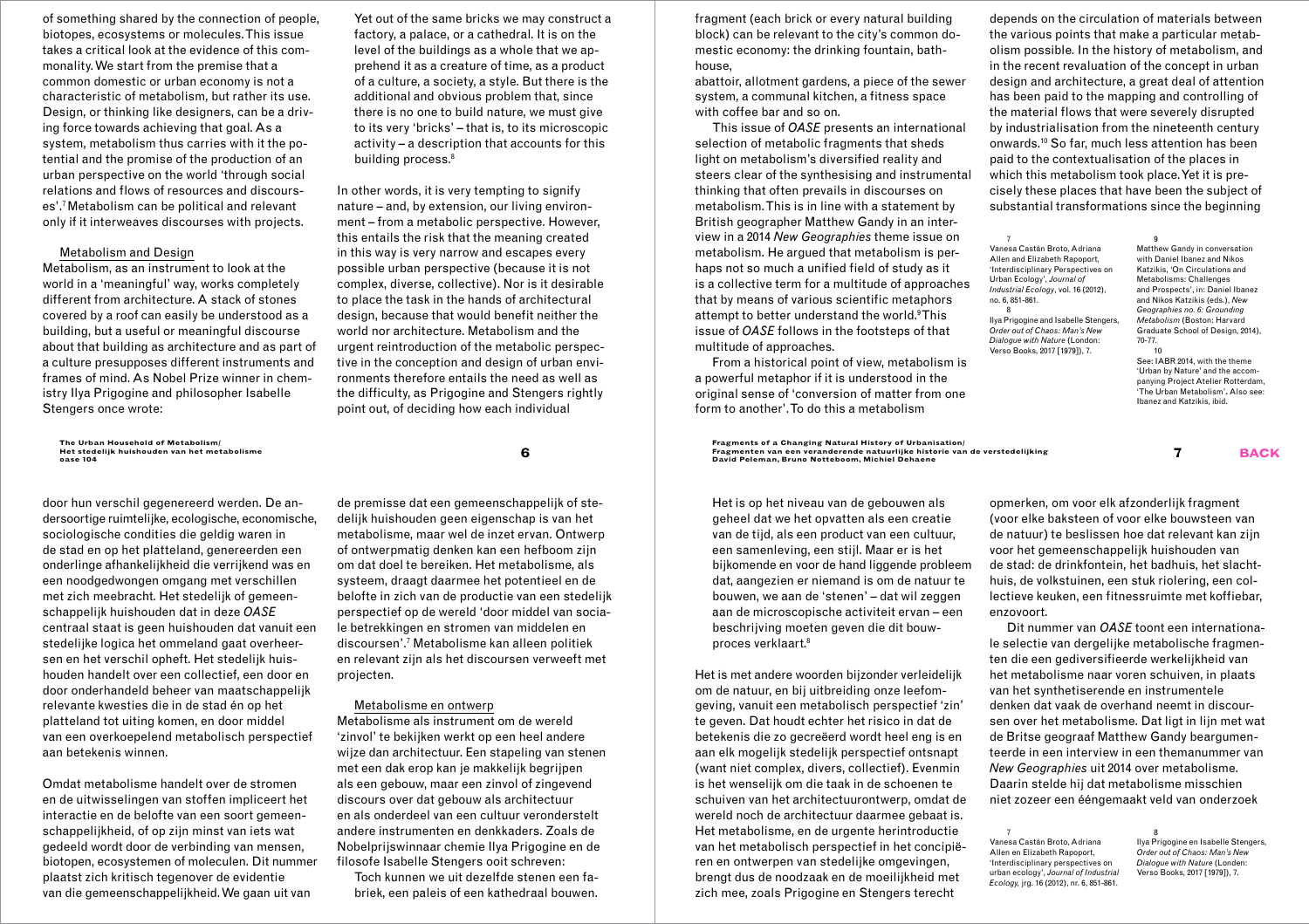of the twentieth century. Some existing collective arrangements such as those of the laundry, bathhouse and well were dismantled and the work redistributed to the dwelling and the network. Urban utility systems increasingly disappeared underground and people were provided with devices that allowed metabolic processes to take place in the home. Major matter conversion processes such as water treatment, water collection, energy production, compost making and incineration and so on were given a place in a logistic landscape outside the city.

The major metabolic processes not only became invisible to the public, but in a sense they were also 'neutralised' politically.<sup>11</sup> Public laundry rooms, communal bread ovens, public baths, urban gas factories and power stations, the 'fallow' (a central square that was used collectively), drinking water fountains in squares, the urban abattoir and so on were once publicly managed metabolic hubs that helped keep the urban economy of a community in good order. At the same time these places also facilitated another form of urban accumulation, as they added an extra layer of meaning to the urban landscape: specific agreements and codes of conduct

**The Urban Household of Metabolism/ Het stedelijk huishouden van het metabolisme**

is, als wel een verzamelnaam voor een reeks benaderingen die door middel van uiteenlopende wetenschappelijke metaforen een poging ondernemen om de wereld beter te begrijpen.<sup>9</sup> Dit nummer van *OASE* slaat de weg in van die veelheid aan benaderingen.

Vanuit historisch oogpunt is het metabolisme een krachtige metafoor als ze begrepen wordt in de oorspronkelijke betekenis van 'stofwisseling', als het omzetten van materie van één vorm in een andere. Het metabolisme is daarvoor afhankelijk van de circulatie van stoffen tussen de verschillende punten die deze stofwisseling mogelijk maken. In de geschiedenis van het metabolisme, en de recente herwaardering van het begrip binnen de stedenbouw en architectuur, is er bijzonder veel aandacht gegaan naar het in kaart brengen en beheersen van de stofstromen die door de industrialisering vanaf de negentiende eeuw ernstig ontregeld werden.10 Veel minder aandacht is er tot op heden besteed aan het contextualiseren van de plaatsen waar die stofwisseling zich voltrok. Toch waren juist die plekken voorwerp van substantiële transformaties sinds begin twintigste eeuw. Sommige bestaande collectieve arrangementen zoals

applied that regulated and facilitated their shared use in an urban environment.

The question at the heart of the matter and at the core of this *OASE* is how architecture and urbanism can contribute to a politico-ecologically relevant metabolic project that presupposes 'citizenship' rather than 'clientship'.12 In other words, this issue of *OASE* mainly presents descriptions of projects that help create the conditions under which the metabolic perspective can generate an urban perspective of 'citizenship' – and involvement in an urban economy – today (or illustrates how this happened in the past).

Urban Political Ecology and Design

The evolution of urban metabolism, initially a function of 'progress' and currently a function of climate and sustainability objectives, generated consecutive rearrangements and scale adjustments that affected the metabolic hubs in the city. Metabolism, as David Wachsmuth put it, evolved from human ecology to industrial ecology to urban political ecology, a trajectory that revealed a variety of metabolic environments.13 All of this means that the places and portrayals of metabolism are richly varied in terms of their

form and significance to urbanisation. The most recent developments have led to both further dematerialisation and to new 'commons': communal and public places of exchange. The climate city has been stretched between the smartphone that facilitates the hyper individualisation of urban services and the new infrastructure of water squares, heat hubs and urban farms, which show the political-ecological interdependence of the people and recommit them to their living environment – or reconnects them.

This issue of *OASE* looks at metabolism from the perspective of these continuous historical shifts. If architecture and urbanism can contribute to the metabolism debate, it is not only because they can make the 'metabolic machine' more efficient, better-designed, its embedding in the environment optimised. That is why *OASE* frames metabolism from four different perspectives that try to anchor metabolism in a broad cultural and political context.

In the first part, metabolism is placed in a historical perspective. This section consists of three texts by Koenraad Danneels, Burkay Pasin and Gül Kacmaz Erk, and Ben Vandenput respectively, which describe how metabolic

issues, without being identified as such, came to the fore during the modernisation of the city and urban culture in the nineteenth century. This could be either a positive or a negative occurrence; the public presence of infrastructure for the urban economy and metabolic issues formed or could form obstacles to be overcome.

The second part combines a number of texts that analyse how the dwelling, as the smallest or most elementary cell in which the economy of/in the city is organised and as the basic model of our relationship with the city, is dismantled and rearranged under changing sociological and economic conditions. The authors, Julia von Mende, Nitin Bathla, Dagmar Pelger and Emily Kelling, and Ludo Groen successively, describe how under extreme and precarious conditions

12

11 Maria Kaika, 'Interrogating the Geographies of the Familiar: Domesticating Nature and Constructing the Autonomy of the Modern Home', *International Journal of Urban and Regional Research*, vol. 28 (2004) no. 2, 265-286.

Wolfgang Streeck, 'Citizens as Customers: Considerations on the New Politics of Consumption', *New Left Review*, no. 76 (2012), 27-47. 13 David Wachsmuth, 'Three Ecologies: Urban Metabolism and the Society-Nature Opposition', *The Sociological Quarterly*, vol. 53 (2012) no. 4, 506-523: 507.

The Urban Household of Metabolism/<br> **Reception of a Changing Natural History of Urbanisation/ of Urbanisation/ and Serven veranderende natuurlijke historie van de verstedelijking and Development of the SACK<br>
Oase 104 David Peleman, Bruno Notteboom, Michiel Dehaene** 

> stadslandschap: er golden specifieke afspraken en gedragscodes die het gedeelde gebruik van deze plekken in een stedelijke omgeving reguleerden en mogelijk maakten.

> Waar het in hoofdzaak om draait, en wat de kern vormt van dit nummer van *OASE*, is hoe architectuur en stedenbouw kunnen bijdragen aan een politiek-ecologisch relevant project van stofwisseling dat 'burgerschap' veronderstelt in plaats van 'cliëntschap'.12 Dat wil zeggen dat dit nummer van *OASE* voornamelijk beschrijvingen van projecten toont, die mede de condities creëren waaronder het metabolisch perspectief vandaag een stedelijk perspectief van 'burgerschap' – en betrokkenheid bij een stedelijk huishouden – kan genereren (of laat zien hoe dat in het verleden gebeurde).

> Stedelijke politieke ecologie en ontwerp De evolutie van het stedelijk metabolisme, in eerste instantie in de zin van 'vooruitgang' en vandaag de dag in het teken van klimaat- en duurzaamheidsdoelstellingen, genereerde een voortdurend proces van herschikking en herschaling van de plaatsen van stofwisseling in de stad. Het metabolisme evolueerde, in de

woorden van David Wachsmuth, van menselijke ecologie via industriële ecologie naar stedelijke politieke ecologie, en dat traject bracht gevarieerde metabolische milieus aan het licht.<sup>13</sup> Dat alles maakt dat de plaatsen en beelden van die stofwisseling rijkgeschakeerd zijn qua vorm en qua betekenis voor de verstedelijking. De meest recente ontwikkelingen leiden zowel tot een verdere dematerialisering als tot nieuwe *commons*, gemeenschappelijke en publieke plekken van uitwisseling. De klimaatstad is opgespannen tussen de smartphone die de hyper-

11

9 Matthew Gandy in gesprek met Daniel Ibanez en Nikos Katzikis, 'On circulations and metabolisms: challenges and prospects', in: Daniel Ibanez en Nikos Katzikis (red.), *New Geographies n°6: Grounding Metabolism* (Boston: Harvard Graduate School of Design, 2014), 70-77.

 $10$ Zie: IABR 2014 met als thema 'Urban by Nature' en het bijhorende Project Atelier Rotterdam, 'The Urban Metabolism'. Zie ook: Ibanez en Katzikis, ibid.

Maria Kaika, 'Interrogating the Geographies of the Familiar: Domesticating Nature and Constructing the Autonomy of the Modern Home', *International Journal of Urban and Regional Research,* jrg. 28 (2004) nr. 2, 265-286. 12

Wolfgang Streeck, 'Citizens as Customers: Considerations on the New Politics of Consumption', *New Left Review,* nr. 76 (2012), 27-47. 13

David Wachsmuth, 'Three Ecologies: Urban Metabolism and the Society-Nature Opposition', *The Sociological Quarterly,* jrg. 53 (2012) nr. 4, 506-523: 507.

de wasplaats, het badhuis, de waterput werden ontmanteld en vervolgens herverdeeld tussen de woning en het netwerk. De stedelijke nutssystemen verdwenen in toenemende mate onder de grond en de burger kreeg toestellen tot zijn beschikking die de stofwisseling in het huis mogelijk maakten. De grote vormveranderingsprocessen van waterzuivering, waterwinning, energieopwekking, compostering, verbranding, enzovoort, kregen een plaats in een logistiek landschap buiten de stad.

De grote metabolische processen werden daardoor niet alleen onzichtbaar voor het publiek, maar in zekere zin werden ze ook politiek 'geneutraliseerd'.11 Publieke wasplaatsen, gemeenschappelijke broodovens, publieke baden, stedelijke gasfabrieken en elektriciteitscentrales, de 'dries' (een centraal middenplein dat collectief werd gebruikt), drinkwaterfonteinen op pleinen, het stedelijk slachthuis, enzovoort, waren ooit publiek beheerde plaatsen van stofwisseling, die mede het stedelijk huishouden van een gemeenschap op orde hielden. Tegelijkertijd faciliteerden ze ook een andere vorm van stedelijke accumulatie, omdat deze plekken een bijkomende betekenislaag toevoegden aan het